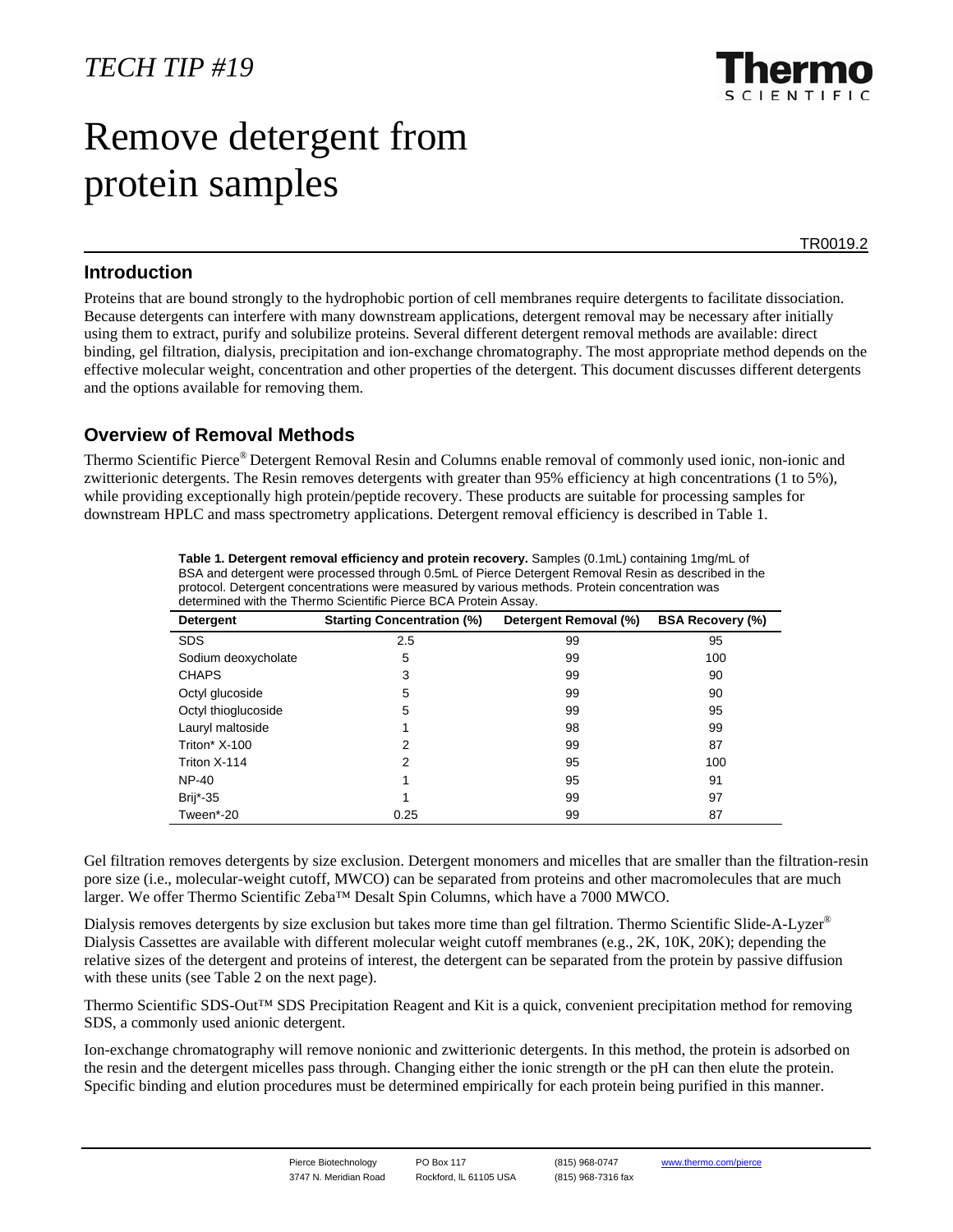## **General Detergent Properties**

Because the physical properties of detergents affect how easily they can be removed from a sample, these properties must be understood before determining if certain removal methods are appropriate. Micelles are associations of many detergent monomers that form spontaneously in solution. The critical micelle concentration (CMC) of a detergent is the minimum concentration at which micelles form; above the CMC, a detergent exists a in a large molecular weight association. The CMC is also an indicator of the strength at which detergent binds to protein; i.e., low values indicate strong binding and high values indicate weak binding. The CMC is also an indication of a detergent's hydrophilicity. For most detergent to be removed by dialysis or gel filtration, the detergent concentration must be less than the CMC because only detergent monomers can be removed by these methods. A few detergents (e.g., CHAPS and Octyl-ß-Glucoside) have low molecular weight micelles (<10,000) and may be removed by dialysis or gel filtration even when the CMC has been exceeded.

Table 2 indicates the detergent concentrations that can be removed by dialysis or desalting. When detergent removal by size exclusion is desired, choose a detergent with a high CMC and a low micelle molecular weight (e.g., Octyl-ß-Glucoside). Conversely, detergents with a low CMC and a high molecular weight (e.g., Triton X-100) are very difficult to remove from solution.

| Detergent         | <b>Type</b>     | МW   | Aggregation<br>Number +  | <b>Micelle MW</b> | <b>CMC</b><br>(mM) | <b>CMC</b><br>(% w/v) | <b>Cloud</b><br>Point (°C) | Dialyzable |
|-------------------|-----------------|------|--------------------------|-------------------|--------------------|-----------------------|----------------------------|------------|
|                   |                 |      |                          |                   |                    |                       |                            |            |
| Triton* $X-100$   | Nonionic        | 647  | 140                      | 90.000            | 0.24               | 0.0155                | 64                         | No         |
| Triton X-114      | Nonionic        | 537  | $\overline{\phantom{a}}$ |                   | 0.21               | 0.0113                | 23                         | No         |
| <b>NP-40</b>      | <b>Nonionic</b> | 617  | 149                      | 90.000            | 0.29               | 0.0179                | 80                         | No         |
| Brij*-35          | Nonionic        | 1225 | 40                       | 49.000            | 0.09               | 0.1103                | >100                       | No         |
| Brij-58           | Nonionic        | 1120 | 70                       | 82,000            | 0.077              | 0.0086                | >100                       | No         |
| Tween*-20         | Nonionic        | 1228 | $\blacksquare$           |                   | 0.06               | 0.0074                | 95                         | No         |
| Tween-80          | Nonionic        | 1310 | 60                       | 76.000            | 0.012              | 0.0016                | ٠                          | No         |
| Octyl-ß-Glucoside | Nonionic        | 292  | 27                       | 8000              | 23 to 25           | 0.67 to 0.73          | >100                       | Yes        |
| <b>OTG</b>        | Nonionic        | 308  | $\blacksquare$           |                   | 9                  | 0.2772                | >100                       | Yes        |
| <b>SDS</b>        | Anionic         | 288  | 62                       | 18.000            | 6 to 8             | 0.17 to 0.23          | >100                       | Yes        |
| <b>CHAPS</b>      | Zwitterionic    | 615  | 10                       | 6149              | 8 to 10            | $0.49$ to $0.62$      | >100                       | Yes        |
| <b>CHAPSO</b>     | Zwitterionic    | 631  | 11                       | 6940              | 8 to 10            | 0.505                 | 90                         | Yes        |

#### **Table 1. Properties of common detergents.**

† The aggregation number in micelles has not been determined for Triton X-114, Tween-20 and Octyl-ß-Thioglucopyranoside

#### **Appropriate Methods of Removal for Specific Detergents**

Triton X-100, Triton X-114 and NP-40 detergents are used to solubilize membrane proteins under non-denaturing conditions. Because these detergents have low CMCs, they are difficult to remove by dialysis or gel filtration, but can easily be removed using Thermo Scientific Pierce Detergent Removal Resin at concentrations up to 2%. Another reportedly successful method is to dialyze against a solution containing CHAPS or other detergent that has a small micelle size. As CHAPS diffuses into the sample, it forms mixed micelles with the Triton X-114, thereby decreasing the original micelle size and facilitating its dialysis.

Brij Detergents have varying lengths of a polyoxyethylene chain attached to a hydrophobic chain. Brij-58 is a cetyl ether (C16), and Brij-35 is a lauryl ether (C12). Brij-35 is commonly used in high-performance liquid chromatography (HPLC) applications and to prevent nonspecific binding to gel filtration and affinity chromatography supports. Brij-58 has been used in incubation buffers for nick translation of ribonucleotides or deoxyribonucleoside triphosphates. Brij Detergents are difficult to remove from solution by dialysis, but can easily be removed using Thermo Scientific Pierce Detergent Removal Resin at concentrations up to 1%.

Octyl ß-glucoside and Octyl ß-thioglucopyranoside (OTG) are nondenaturing, nonionic detergents. These detergents have been useful for solubilizing membrane proteins. Because the micelles of these detergents have small molecular weights, they are dialyzed easily from solution even at high concentrations. Dialysis of a solution initially containing 43mM Octyl ßthioglucopyranoside for 6 hours using 200 volumes of buffer can remove 95% of the detergent. Alternatively they can be removed using Thermo Scientific Pierce Detergent Removal Resin at concentrations up to 5%.

CHAPS and CHAPSO have been used to solubilize intrinsic membrane proteins and receptors and to maintain the functional capability of the protein. These detergents are removed easily by dialysis, gel filtration, ion-exchange chromatography or Thermo Scientific Pierce Detergent Removal Resin at concentrations up to 3%.